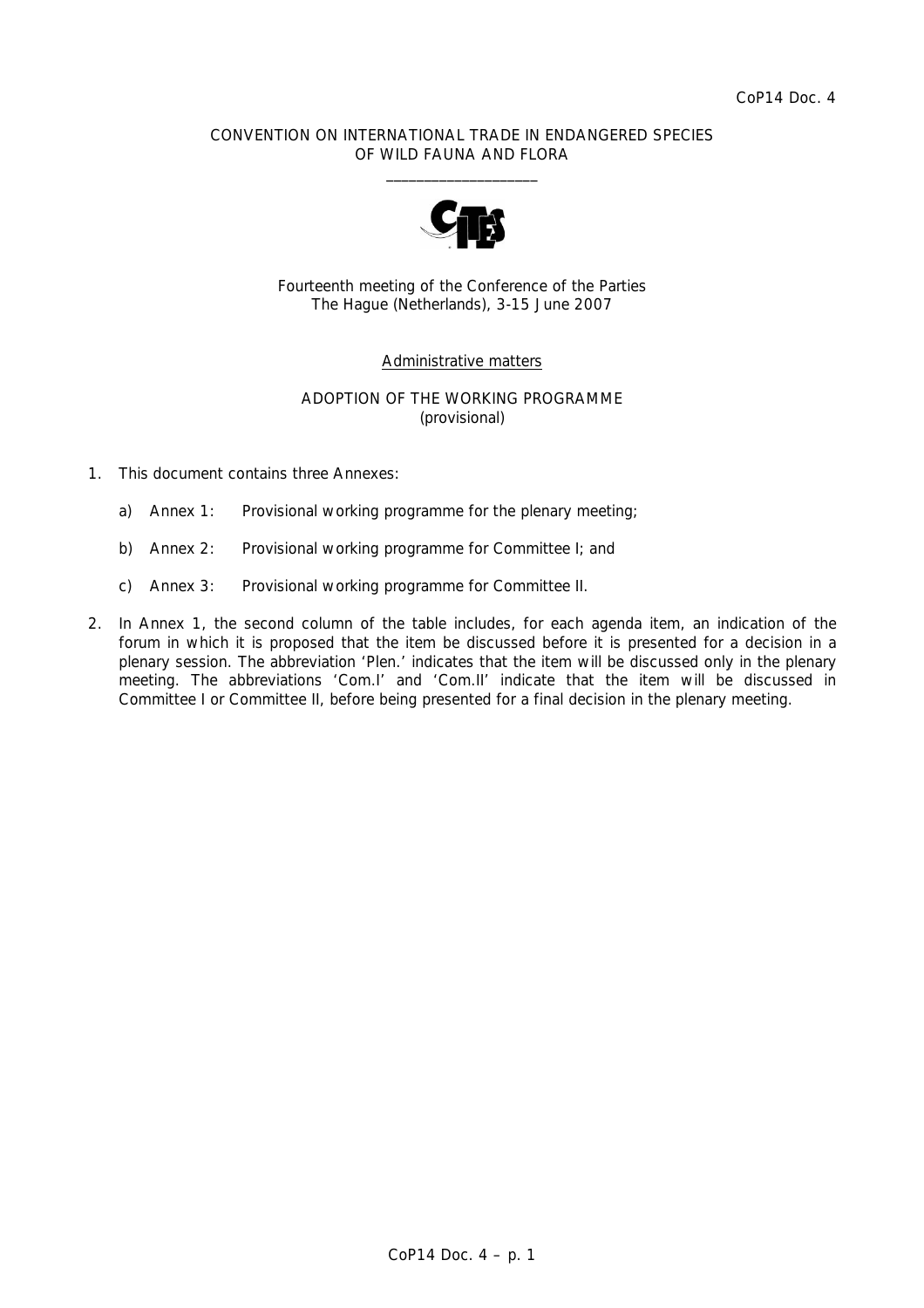## **Provisional working programme for the plenary meeting**

| Sunday 3 June 2007  |                                         |                                                                                                                            |                                                                                                                                                                                                                                                                                                                                                                                                                                                                                                                                                                                                                                                                                                                                                                                                                                                                                                                                                                                            |
|---------------------|-----------------------------------------|----------------------------------------------------------------------------------------------------------------------------|--------------------------------------------------------------------------------------------------------------------------------------------------------------------------------------------------------------------------------------------------------------------------------------------------------------------------------------------------------------------------------------------------------------------------------------------------------------------------------------------------------------------------------------------------------------------------------------------------------------------------------------------------------------------------------------------------------------------------------------------------------------------------------------------------------------------------------------------------------------------------------------------------------------------------------------------------------------------------------------------|
| Morning:<br>and     | 09h00-12h00                             |                                                                                                                            |                                                                                                                                                                                                                                                                                                                                                                                                                                                                                                                                                                                                                                                                                                                                                                                                                                                                                                                                                                                            |
| Afternoon:          | 14h00-14h30                             |                                                                                                                            | Registration of participants                                                                                                                                                                                                                                                                                                                                                                                                                                                                                                                                                                                                                                                                                                                                                                                                                                                                                                                                                               |
|                     | 15h00-16h30                             | Plen.<br>Plen.                                                                                                             | Opening of the meeting<br>Opening ceremony<br>Welcoming addresses                                                                                                                                                                                                                                                                                                                                                                                                                                                                                                                                                                                                                                                                                                                                                                                                                                                                                                                          |
| Monday 4 June 2007  |                                         |                                                                                                                            |                                                                                                                                                                                                                                                                                                                                                                                                                                                                                                                                                                                                                                                                                                                                                                                                                                                                                                                                                                                            |
| Morning:            | 09h00-12h00                             | Plen.<br>Plen.<br>Plen.<br>Plen.<br>Plen.<br>Plen.<br>Plen.<br>Plen.<br>Plen.<br>Plen.<br>Plen.<br>Plen.<br>Plen.<br>Plen. | Administrative matters<br>1 <sub>1</sub><br>Rules of Procedure<br>2.<br>Election of Chairman and Vice-Chairmen of the meeting<br>and of Chairmen of Committees I and II<br>3.<br>Adoption of the agenda<br>4.<br>Adoption of the working programme<br>5.<br><b>Credentials Committee</b><br>5.1<br>Establishment of the Credentials Committee<br>5.2<br>Report of the Credentials Committee<br>Admission of observers<br>6.<br>8.<br>Committee reports<br>Report of the Chairman of the Standing Committee<br>8.1<br>8.2<br>Report of the Chairman of the Animals Committee<br>Report of the Chairman of the Plants Committees<br>8.3<br>8.4<br>Joint report of the Chairmen of the Animals<br>and Plants Committees<br>8.5<br>Report of the Nomenclature Committee<br>18. Cooperation with other organizations<br>18.3 Statements from representatives of other<br>conventions and agreements<br>19. Dialogue meetings<br>19.2 Results of the dialogue meeting on the African<br>elephant |
| Afternoon:          | 14h00-17h00                             |                                                                                                                            | Meetings of Parties on a regional basis                                                                                                                                                                                                                                                                                                                                                                                                                                                                                                                                                                                                                                                                                                                                                                                                                                                                                                                                                    |
|                     | Tuesday 5 June to Friday 8 June 2007    |                                                                                                                            |                                                                                                                                                                                                                                                                                                                                                                                                                                                                                                                                                                                                                                                                                                                                                                                                                                                                                                                                                                                            |
| Morning:<br>and     | 09h00-12h00                             |                                                                                                                            | Meetings of Committees I and II                                                                                                                                                                                                                                                                                                                                                                                                                                                                                                                                                                                                                                                                                                                                                                                                                                                                                                                                                            |
| Afternoon:          | 14h00-17h00                             |                                                                                                                            |                                                                                                                                                                                                                                                                                                                                                                                                                                                                                                                                                                                                                                                                                                                                                                                                                                                                                                                                                                                            |
|                     | Saturday 9 June and Sunday 10 June 2007 |                                                                                                                            |                                                                                                                                                                                                                                                                                                                                                                                                                                                                                                                                                                                                                                                                                                                                                                                                                                                                                                                                                                                            |
|                     |                                         |                                                                                                                            | Free time                                                                                                                                                                                                                                                                                                                                                                                                                                                                                                                                                                                                                                                                                                                                                                                                                                                                                                                                                                                  |
| Monday 11 June 2007 |                                         |                                                                                                                            |                                                                                                                                                                                                                                                                                                                                                                                                                                                                                                                                                                                                                                                                                                                                                                                                                                                                                                                                                                                            |
| Morning:            | 09h00-10h50<br>11h00-12h00              |                                                                                                                            | Meetings of Parties on a regional basis (cont.)<br>Meetings of Committees I and II (cont.)                                                                                                                                                                                                                                                                                                                                                                                                                                                                                                                                                                                                                                                                                                                                                                                                                                                                                                 |
| Afternoon:          | 14h00-17h00                             |                                                                                                                            | Meetings of Committees I and II (cont.)                                                                                                                                                                                                                                                                                                                                                                                                                                                                                                                                                                                                                                                                                                                                                                                                                                                                                                                                                    |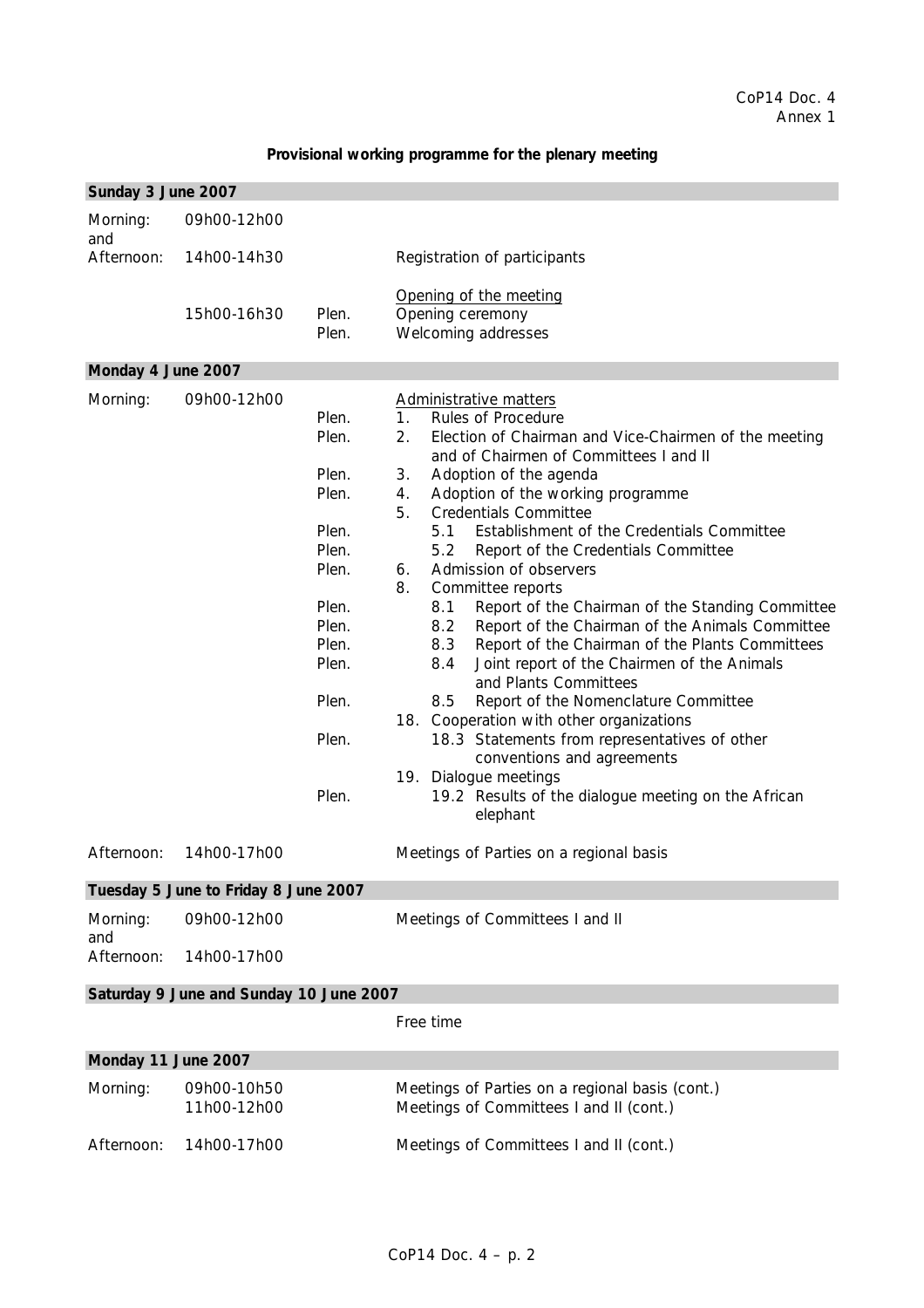# **Tuesday 12 June and Wednesday 13 June 2007**

| Morning:<br>and | 09h00-12h00           |        | Meetings of Committees I and II (cont.)                                                             |
|-----------------|-----------------------|--------|-----------------------------------------------------------------------------------------------------|
| Afternoon:      | 14h00-17h00           |        |                                                                                                     |
|                 | Thursday 14 June 2007 |        |                                                                                                     |
|                 |                       |        |                                                                                                     |
| Morning:        | 09h00-12h00           |        | Administrative matters (cont.)<br>7 <sub>1</sub><br>Financing and budgeting of the Secretariat      |
|                 |                       |        | and of meetings of the Conference of the Parties                                                    |
|                 |                       | Com.II | Financial reports for the years 2004 to 2006<br>7.1                                                 |
|                 |                       | Com.II | Estimated expenditures for 2007<br>7.2                                                              |
|                 |                       | Com.II | 7.3<br>Costed programme of work for the Secretariat                                                 |
|                 |                       |        | for the triennium 2009-2011                                                                         |
|                 |                       |        | 9.<br>Committee elections and appointments                                                          |
|                 |                       | Plen.  | <b>Standing Committee</b><br>9.1                                                                    |
|                 |                       | Plen.  | 9.2<br><b>Animals Committee</b>                                                                     |
|                 |                       | Plen.  | 9.3<br><b>Plants Committee</b>                                                                      |
|                 |                       | Plen.  | 9.4<br>Nomenclature Committee                                                                       |
|                 |                       |        | Strategic matters                                                                                   |
|                 |                       | Plen.  | 10. Report of the ministerial meeting                                                               |
|                 |                       | Com.II | 11. CITES Strategic Vision: 2008-2013                                                               |
|                 |                       | Com.II | 12. Review of the scientific committees                                                             |
|                 |                       | Com.II | 13. Addis Ababa Principles and Guidelines                                                           |
|                 |                       | Com.II | for the Sustainable Use of Biodiversity<br>14. CITES and livelihoods (Argentina, China, Germany and |
|                 |                       |        | Nicaragua)                                                                                          |
|                 |                       | Com.II | 15. National wildlife trade policy reviews                                                          |
|                 |                       | Com.II | 16. Capacity building                                                                               |
|                 |                       | Com.II | 17. Cooperation between Parties and promotion of                                                    |
|                 |                       |        | multilateral measures                                                                               |
|                 |                       |        | 18. Cooperation with other organizations                                                            |
|                 |                       | Com.II | 18.1 Cooperation with the Food and Agriculture                                                      |
|                 |                       |        | Organization of the United Nations                                                                  |
|                 |                       | Com.II | 18.2 Cooperation between CITES and ITTO                                                             |
|                 |                       |        | regarding trade in tropical timber (United States                                                   |
|                 |                       |        | of America)                                                                                         |
|                 |                       |        | 19.<br>Dialogue meetings                                                                            |
|                 |                       | Com.II | 19.1 Terms of reference for CITES dialogue meetings                                                 |
| Afternoon:      | 14h00-17h00           |        | Interpretation and implementation of the Convention                                                 |
|                 |                       |        | Review of Resolutions and Decisions                                                                 |
|                 |                       |        | 20. Review of Resolutions                                                                           |
|                 |                       | Com.II | 20.1 Resolutions relating to Appendix-I species                                                     |
|                 |                       | Com.II | 20.2 General review                                                                                 |
|                 |                       | Com.II | 21. Revision of Resolution Conf. 11.16 on Ranching and                                              |
|                 |                       |        | trade in ranched specimen of species transferred from                                               |
|                 |                       |        | Appendix I to Appendix II                                                                           |
|                 |                       | Com.II | 22. Review of Decisions                                                                             |
|                 |                       |        | Compliance and enforcement issues                                                                   |
|                 |                       | Com.II | 23. Guidelines for compliance with the Convention                                                   |
|                 |                       | Com.II | 24. National laws for implementation of the Convention                                              |
|                 |                       | Com.II | 25. Enforcement matters                                                                             |
|                 |                       | Com.II | 26. Compliance and enforcement (Germany)                                                            |
|                 |                       | Com.II | 27. Disposal of illegally traded and confiscated specimens of                                       |
|                 |                       |        | Appendix-II and -III species (Indonesia)                                                            |
|                 |                       | Com.II | 28. Internet trade in specimens of CITES-listed species                                             |
|                 |                       |        | (Germany)                                                                                           |
|                 |                       | Com.II | 29. National reports                                                                                |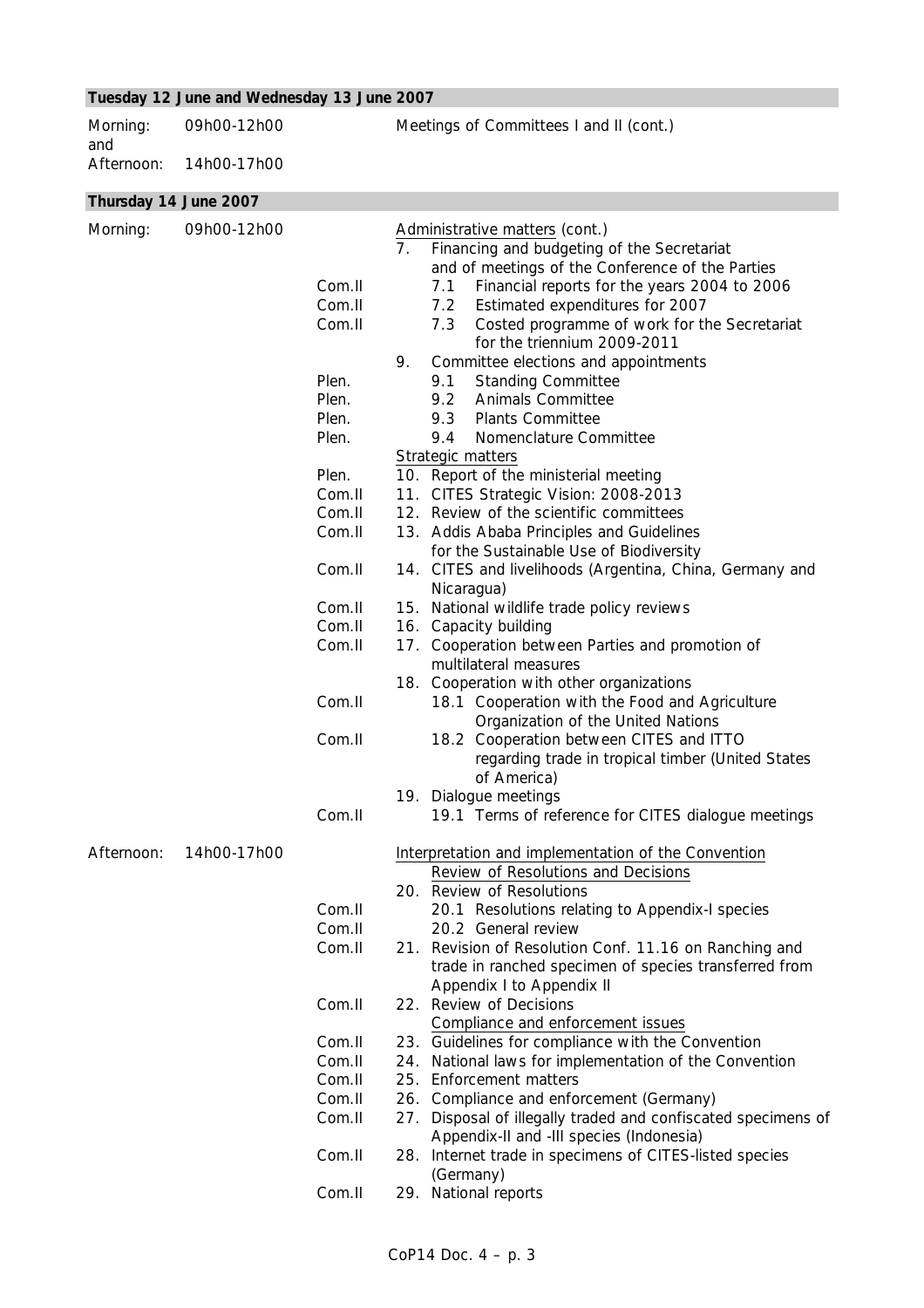|                     |             | Com.II | 30. Reporting on trade in artificially propagated plants<br>(Switzerland)                                                                  |
|---------------------|-------------|--------|--------------------------------------------------------------------------------------------------------------------------------------------|
|                     |             | Com.II | 31. Monitoring of the implementation of the annotations<br>to Euphorbia spp. and Orchidaceae spp. included in<br>Appendix II (Switzerland) |
|                     |             | Com.II | 32. Incentives for implementation of the Convention                                                                                        |
| Friday 15 June 2007 |             |        |                                                                                                                                            |
| Morning:            | 09h00-12h00 |        | Trade control and marking issues                                                                                                           |
|                     |             | Com.II | 33. Introduction from the sea                                                                                                              |
|                     |             | Com.II | 34. Trade in Appendix-I species                                                                                                            |
|                     |             | Com.I  | 35. International expert workshop on non-detriment findings<br>(Mexico)                                                                    |
|                     |             | Com.II | 36. Management of annual export quotas<br>37. Appendix-I species subject to export quotas:                                                 |
|                     |             | Com.I  | 37.1 Leopard export quotas for Mozambique<br>(Mozambique)                                                                                  |
|                     |             | Com.I  | 37.2 Black rhinoceros export quotas for Namibia and<br>South Africa (Kenya)                                                                |
|                     |             | Com.I  | 38. Production systems for specimens of<br><b>CITES-listed species</b>                                                                     |
|                     |             | Com.II | 39. Purpose-of-transaction codes on CITES permits<br>and certificates (United States of America)                                           |
|                     |             |        | 40. Electronic permitting                                                                                                                  |
|                     |             | Com.II | 40.1 Report of the Secretariat                                                                                                             |
|                     |             | Com.II | 40.2 Report of the working group                                                                                                           |
|                     |             | Com.I  | 41. Transport of live specimens                                                                                                            |
|                     |             | Com.II | 42. Physical inspection of timber shipments (Germany)                                                                                      |
|                     |             | Com.II | 43. Effectiveness of the CITES universal crocodilian                                                                                       |
|                     |             |        | tagging system (United States of America)                                                                                                  |
|                     |             | Com.II | 44. Identification Manual                                                                                                                  |
|                     |             |        | <b>Exemptions and special trade provisions</b>                                                                                             |
|                     |             | Com.II | 45. Personal and household effects                                                                                                         |
|                     |             | Com.II | 46. Trade in some crocodilian specimens (Germany)                                                                                          |
|                     |             | Com.I  | 47. Applications to register operations that breed Appendix-I<br>animal species in captivity for commercial purposes                       |
|                     |             | Com.II | 48. Relationship between ex situ production and in situ<br>conservation: report of the Standing Committee                                  |
|                     |             | Com.II | 49. Reservations regarding species transferred from one<br>Appendix to another                                                             |
|                     |             | Com.II | Species trade and conservation issues                                                                                                      |
|                     |             | Com.I  | 50. Great apes                                                                                                                             |
|                     |             | Com.II | 51. Cetaceans (Japan)<br>52. Asian big cats                                                                                                |
|                     |             |        | 53. Elephants                                                                                                                              |
|                     |             | Com.I  | 53.1 Trade in elephant specimens                                                                                                           |
|                     |             | Com.I  | 53.2 Monitoring of illegal trade in ivory                                                                                                  |
|                     |             | Com.I  | and other elephant specimens<br>53.3 Monitoring of illegal hunting in elephant range                                                       |
|                     |             | Com.I  | <b>States</b><br>53.4 Illegal ivory trade and control of internal markets                                                                  |
|                     |             | Com.I  | (Kenya and Mali)<br>54. Rhinoceroses                                                                                                       |
|                     |             | Com.II | 55. Tibetan antelope                                                                                                                       |
|                     |             | Com.I  | 56. Saiga antelope                                                                                                                         |
|                     |             | Com.II | 57. Tortoises and freshwater turtles                                                                                                       |
|                     |             | Com.I  | 58. Hawksbill turtle                                                                                                                       |
|                     |             |        |                                                                                                                                            |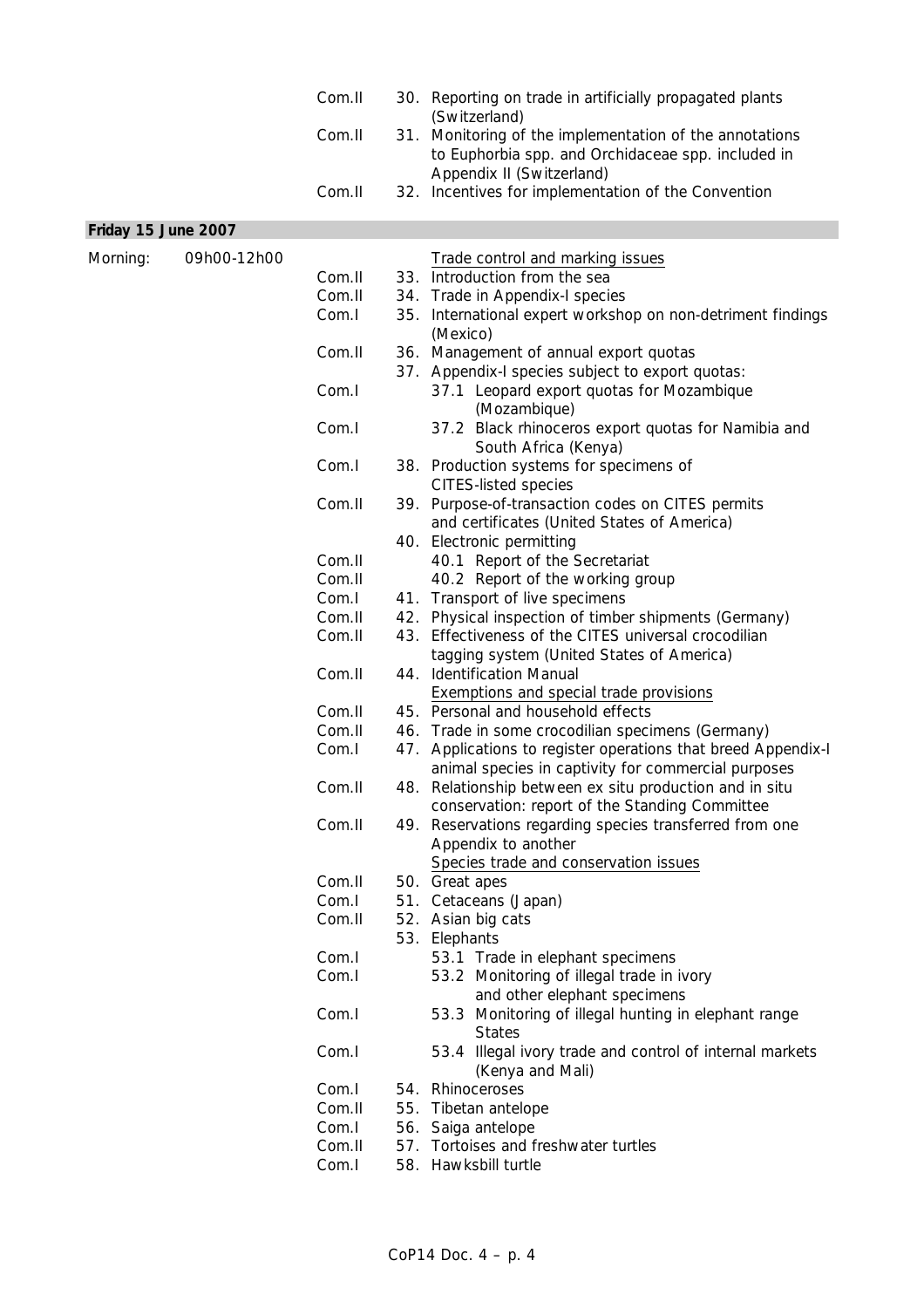|            |             |        | 59. Sharks                                                  |
|------------|-------------|--------|-------------------------------------------------------------|
|            |             | Com.I  | 59.1 Report of the Animals Committee                        |
|            |             | Com.I  | 59.2 Additional conservation measures                       |
|            |             |        | (Australia)                                                 |
|            |             | Com.I  | 59.3 Trade measures regarding the porbeagle                 |
|            |             |        | Lamna nasus and the spiny dogfish                           |
|            |             |        | Squalus acanthias (Germany)                                 |
|            |             |        | 60. Sturgeons and paddlefish                                |
|            |             | Com.II | 60.1 Report of the Secretariat                              |
|            |             |        | 60.2 Amendment of Resolution                                |
|            |             |        | Conf. 12.7 (Rev. CoP13)                                     |
|            |             | Com.II | 60.2.1 Proposal of the Standing Committee's                 |
|            |             |        | Working Group on Sturgeons                                  |
|            |             |        | (Islamic Republic of Iran)                                  |
|            |             | Com.II | 60.2.2 Proposal of the Russian Federation                   |
|            |             | Com.II | 61. Toothfish: report of CCAMLR                             |
|            |             | Com.I  | 62. Sea cucumbers                                           |
|            |             | Com.II | 63. Trade in traditional medicines (Australia)              |
|            |             | Com.II | 64. Bigleaf mahogany: report of the Working Group           |
|            |             | Com.II | 65. Report of the Central Africa Bushmeat Working Group     |
|            |             |        | Amendment of the Appendices                                 |
|            |             | Com.I  | 66. Periodic review of the Appendices                       |
|            |             | Com.I  | 67. Use of annotations for plants in Appendix II and        |
|            |             |        | animals and plants in Appendix III (United States           |
|            |             |        | of America)                                                 |
|            |             | Com.I  | 68. Proposals to amend Appendices I and II                  |
| Afternoon: | 14h00-17h00 |        | Conclusion of the meeting                                   |
|            |             | Plen.  | 69. Determination of the time and venue of the next regular |
|            |             |        | meeting of the Conference of the Parties                    |
|            |             | Plen.  | 70. Closing remarks                                         |
|            |             |        |                                                             |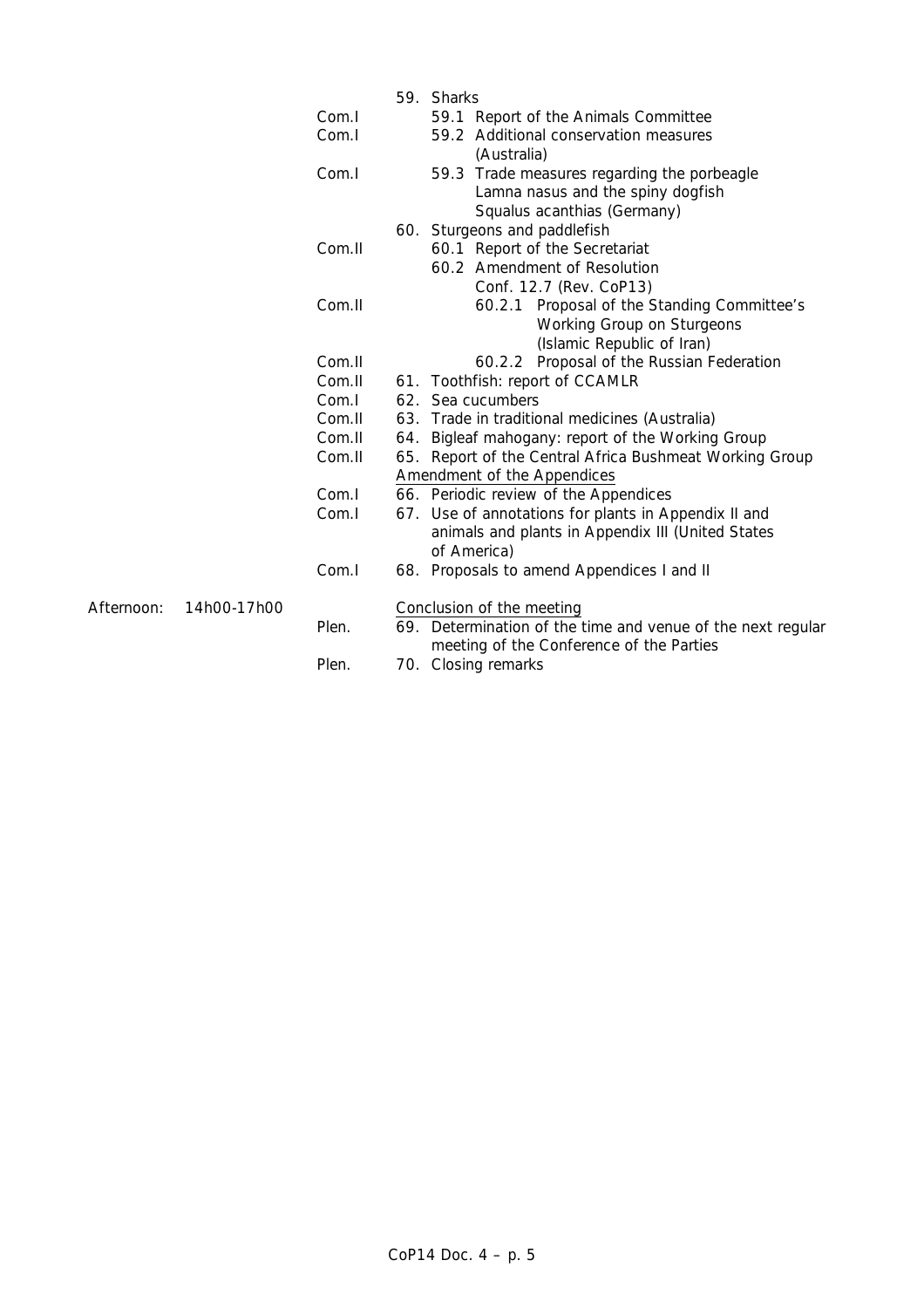## **Provisional working programme for Committee I**

| Tuesday 5 June 2007   |             |                                                                                                                                                                                                                                                                                                                                                                                                                                                                |
|-----------------------|-------------|----------------------------------------------------------------------------------------------------------------------------------------------------------------------------------------------------------------------------------------------------------------------------------------------------------------------------------------------------------------------------------------------------------------------------------------------------------------|
| Morning:              | 09h00-12h00 | Interpretation and implementation of the Convention<br>Trade control and marking issues<br>35. International expert workshop on non-detriment findings (Mexico)<br>37. Appendix-I species subject to export quotas<br>37.1 Leopard export quotas for Mozambique (Mozambique)<br>37.2 Black rhinoceros export quotas for Namibia and<br>South Africa (Kenya)<br>38. Production systems for specimens of CITES-listed species<br>41. Transport of live specimens |
| Afternoon:            | 14h00-17h00 | Exemptions and special trade provisions<br>47. Applications to register operations that breed Appendix-I animal<br>species in captivity for commercial purposes<br>Species trade and conservation issues<br>51. Cetaceans (Japan)<br>54. Rhinoceroses<br>56. Saiga antelope                                                                                                                                                                                    |
| Wednesday 6 June 2007 |             |                                                                                                                                                                                                                                                                                                                                                                                                                                                                |
| Morning:              | 09h00-12h00 | 53. Elephants<br>53.1 Trade in elephant specimens<br>53.2 Monitoring of illegal trade in ivory and other elephant<br>specimens<br>53.3 Monitoring of illegal hunting in elephant range States<br>53.4 Illegal ivory trade and control of internal markets<br>(Kenya and Mali)                                                                                                                                                                                  |
| Afternoon:            | 14h00-17h00 | 58. Hawksbill turtle<br>59. Sharks<br>59.1 Report of the Animals Committee<br>59.2 Additional conservation measures (Australia)<br>59.3 Trade measures regarding the porbeagle Lamna nasus and the<br>spiny dogfish Squalus acanthias (Germany)<br>62. Sea cucumbers                                                                                                                                                                                           |
| Thursday 7 June 2007  |             |                                                                                                                                                                                                                                                                                                                                                                                                                                                                |
| Morning:              | 09h00-12h00 | <b>Amendment of the Appendices</b><br>66. Periodic review of the Appendices<br>67. Use of annotations for plants in Appendix II and animals and plants<br>in Appendix III (United States of America)<br>68. Proposals to amend Appendices I and II                                                                                                                                                                                                             |
| Afternoon:            | 14h00-12h00 | 68. Proposals to amend Appendices I and II (cont.)                                                                                                                                                                                                                                                                                                                                                                                                             |
| Friday 8 June 2007    |             |                                                                                                                                                                                                                                                                                                                                                                                                                                                                |
| Morning:              | 09h00-12h00 | 68. Proposals to amend Appendices I and II (cont.)                                                                                                                                                                                                                                                                                                                                                                                                             |
| Afternoon:            | 14h00-17h00 | 68. Proposals to amend Appendices I and II (cont.)                                                                                                                                                                                                                                                                                                                                                                                                             |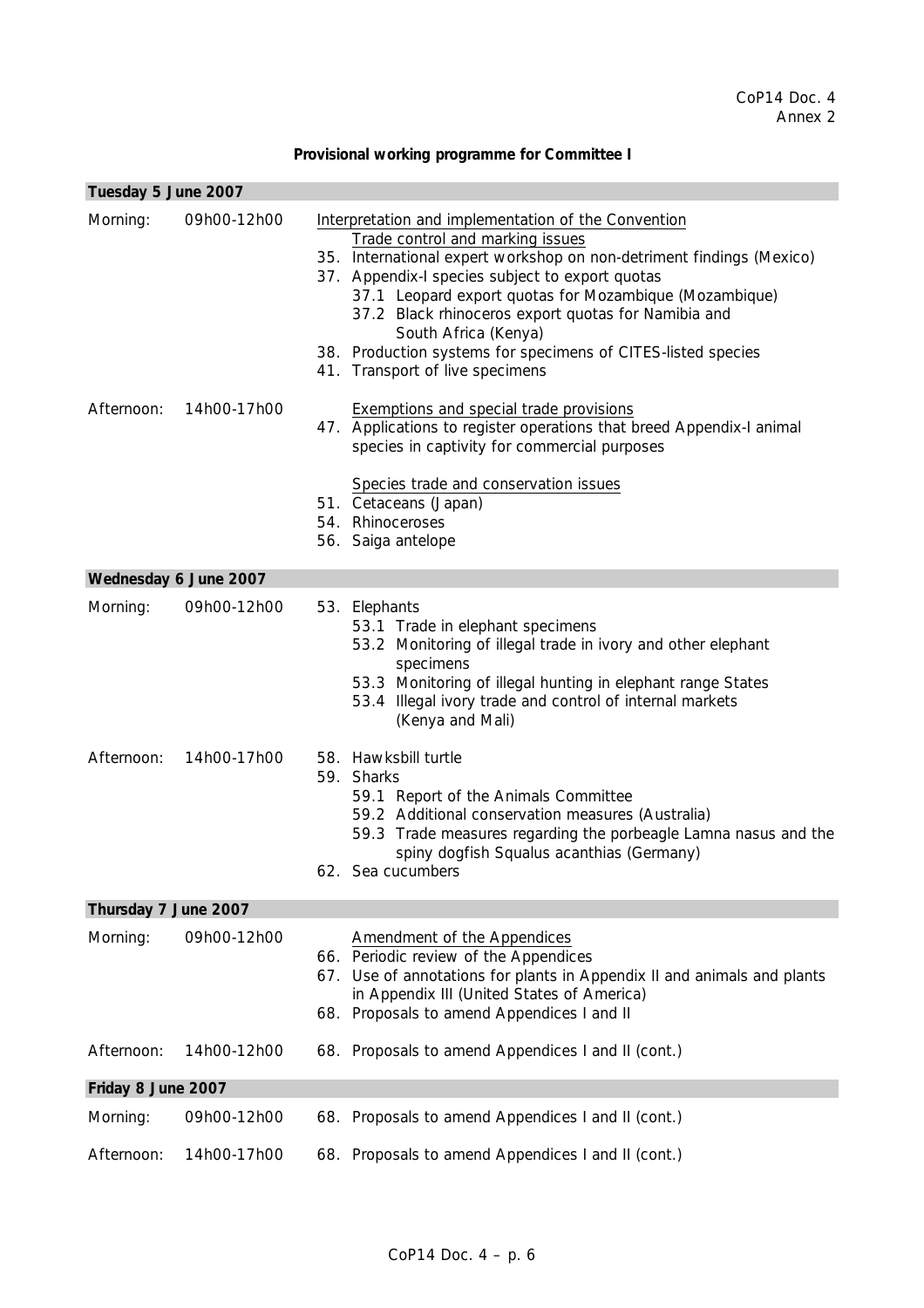| Monday 11 June 2007  |                        |                                                    |
|----------------------|------------------------|----------------------------------------------------|
| Morning:             | 11h00-12h00            | 68. Proposals to amend Appendices I and II (cont.) |
| Afternoon:           | 14h00-17h00            | 68. Proposals to amend Appendices I and II (cont.) |
| Tuesday 12 June 2007 |                        |                                                    |
| Morning:             | 09h00-12h00            | 68. Proposals to amend Appendices I and II (cont.) |
| Afternoon:           | 14h00-17h00            | 68. Proposals to amend Appendices I and II (cont.) |
|                      | Wednesday 13 June 2007 |                                                    |
| Morning:             | 09h00-12h00            | 68. Proposals to amend Appendices I and II (cont.) |
| Afternoon:           | 14h00-17h00            | 68. Proposals to amend Appendices I and II (cont.) |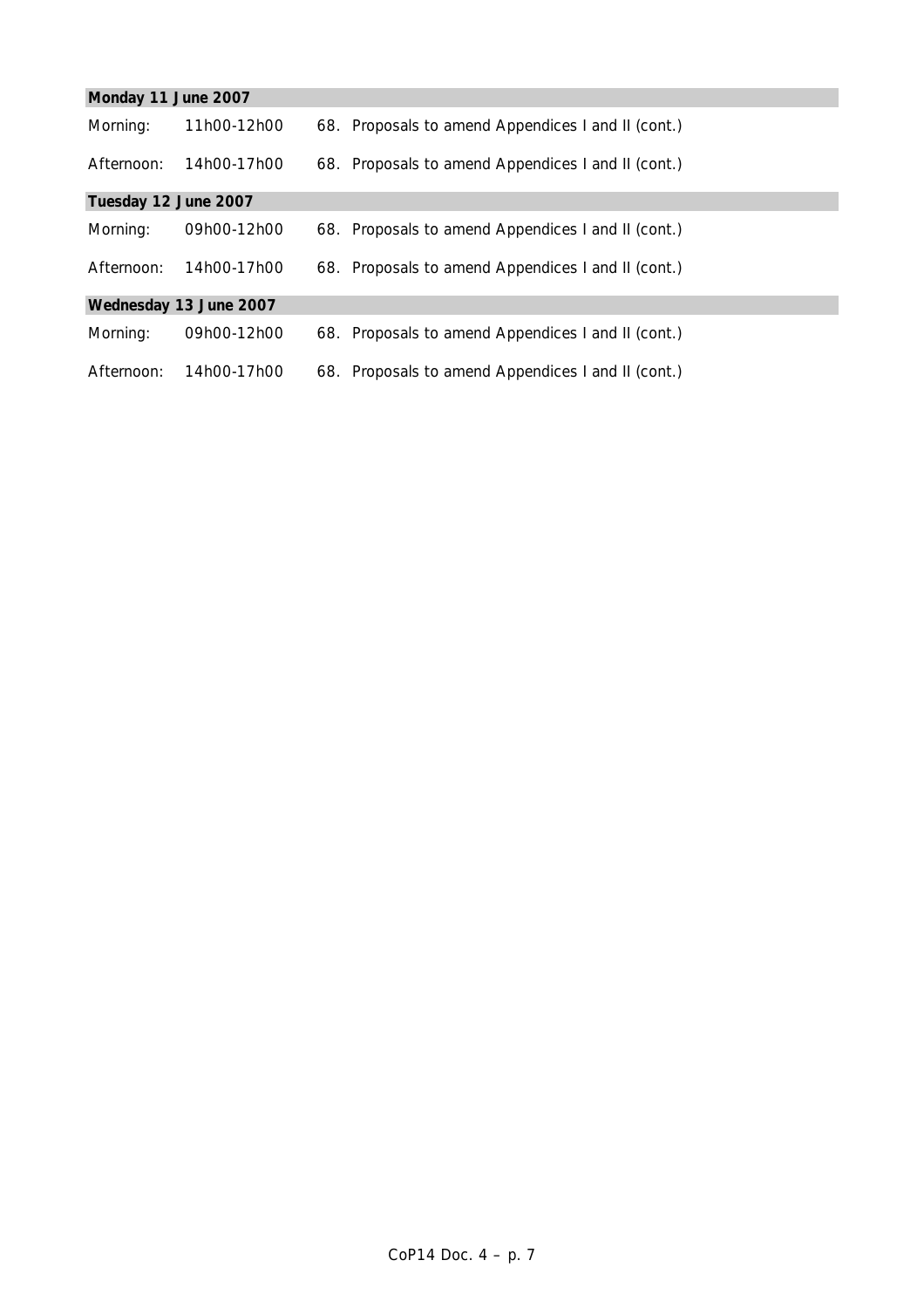### **Provisional working programme for Committee II**

| Tuesday 5 June 2007   |             |                                                                                                                                                                                                                                                                                                                                                                                                                                 |
|-----------------------|-------------|---------------------------------------------------------------------------------------------------------------------------------------------------------------------------------------------------------------------------------------------------------------------------------------------------------------------------------------------------------------------------------------------------------------------------------|
| Morning:              | 09h00-12h00 | Administrative matters<br>Financing and budgeting of the Secretariat<br>7.<br>and of meetings of the Conference of the Parties<br>Financial reports for the years 2004 to 2006<br>7.1<br>Estimated expenditures for 2007<br>7.2<br>Costed programme of work for the Secretariat<br>7.3<br>for the triennium 2009-2011<br>Strategic matters<br>11. CITES Strategic Vision: 2008-2013                                             |
| Afternoon:            | 14h00-17h00 | 12. Review of the scientific committees<br>13. Addis Ababa Principles and Guidelines<br>for the Sustainable Use of Biodiversity<br>14. CITES and livelihoods (Argentina, China, Germany and Nicaragua)<br>15. National wildlife trade policy reviews                                                                                                                                                                            |
| Wednesday 6 June 2007 |             |                                                                                                                                                                                                                                                                                                                                                                                                                                 |
| Morning:              | 09h00-12h00 | 16. Capacity building<br>17. Cooperation between Parties and promotion of multilateral measures<br>18. Cooperation with other organizations<br>18.1 Cooperation with the Food and Agriculture Organization of<br>the United Nations<br>18.2 Cooperation between CITES and ITTO regarding trade in<br>tropical timber (United States of America)<br>19. Dialogue meetings<br>19.1 Terms of reference for CITES dialogue meetings |
| Afternoon:            | 14h00-17h00 | Interpretation and implementation of the Convention<br>Review of Resolutions and Decisions<br>20. Review of Resolutions<br>20.1 Resolutions relating to Appendix-I species<br>20.2 General review<br>21. Revision of Resolution Conf. 11.16 on Ranching and trade in<br>ranched specimen of species transferred from Appendix I to<br>Appendix II<br>22. Review of Decisions                                                    |
| Thursday 7 June 2007  |             |                                                                                                                                                                                                                                                                                                                                                                                                                                 |
| Morning:              | 09h00-12h00 | Compliance and enforcement issues<br>23. Guidelines for compliance with the Convention<br>24. National laws for implementation of the Convention<br>25. Enforcement matters<br>26. Compliance and enforcement (Germany)                                                                                                                                                                                                         |
| Afternoon:            | 14h00-17h00 | 27. Disposal of illegally traded and confiscated specimens of Appendix-II<br>and -III species (Indonesia)<br>28. Internet trade in specimens of CITES-listed species (Germany)<br>29. National reports                                                                                                                                                                                                                          |